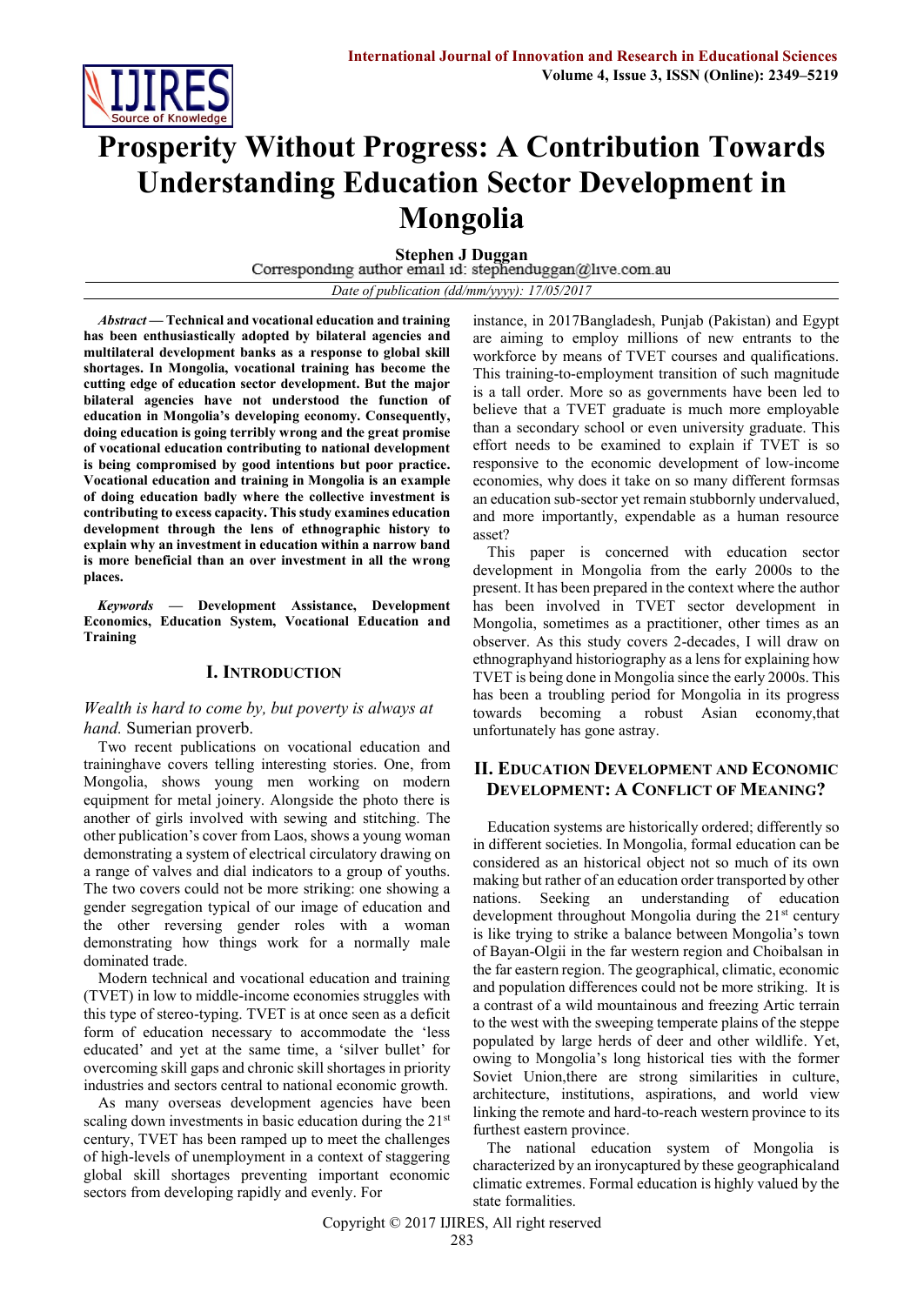

<sup>1</sup>Enrolment, participation and retention rates of students at all levels of education is extremely high. Indeed, access to pre-schooling, is almost a lens for predicting a child's future. Yet, the national education system has evolved slowly. Anationwide organizational K-12 school structure became a reality for the first time in 2014. Higher education remains an enigma. It remains outdated, poorly financed, under-resourced and stubbornly resistant to change. Yet university enrolments are as strong as those in South Korea and Singapore; a situation made even more remarkable by the over-representation of girls and young women in senior secondary schools and universities and senior academic and teaching positions.

Vocational Education and Training (VET or TVET) was formally incorporated into the national education system as recently as 2006. Today it attracts a heavy investment by multilateral development banks and bilateral agencies. Yet, the number of students exiting TVET with a valid credential in a trade is as low as 2,000 per annum. The irony in this is that Mongolia continues to experience chronic skill shortages with the construction sector alone requiring some 30,000 unskilled, semi-skilled and skilled labor every year which cannot be met by means of a local supply. And yet, the shadow economy, continues to absorb manysecondary school and TVET graduatesthe formal economy cannot seem to attract and hold.

The backdrop to this current situation is a short period of extraordinary economic growth from 2007-2013 followed by a sudden, and perhaps, enduring economic slump. During this time, the nation's capital, Ulaanbaatar, experienced a *construction boom* owing to unprecedented growth in high-rise property development at levels equivalent to other countries throughout the region including PR China and South Korea. Now, the economy is struggling and the short period of prosperity is witnessing increasing poverty and a loss in decent work for those citizens seeking meaningful employment.

### **III.UNDERSTANDING THE EDUCATION SECTOR OF MONGOLIA**

Gita Steiner-Khamsi is a recognized and celebrated international expert on Mongolia's history of education development. Her pivotal study, *Educational Import. Local Encounters of Global Forces in Mongolia* (2006) is a highly-regarded study and a key reference. The study examines how global forces and influences have shaped domestic developments in Mongolia's education system.

Published a decade ago, her observations and conclusions remain relevant today. Indeed, her analysis of the role of multilateral development banks and bilateral donors in

 $\rm{^{2}.J.}$ J. Weidman, Regsuren Bat-Erdene, OchirGerel, &DendevBadarch, Mongolia, in Gerard Postiglione&Grace C.L.

education development resonates a reasonably consistent theme of banks and donors believing that they understand education better than Mongolians themselves.

Steiner-Khamsi' comprehensive studies can be added to that of Professors John Weidman and Regsuren Bat-Erdenewho have closely followed education development throughout Mongolia since the start of the 21<sup>st</sup> century. The numerous studies tell a tale of Mongolia's struggle to forge its own identity through the national education system and cultural endowments amidst the facilitating forces made available by generous investments in the sector through development assistance. This struggle continues today as the education system seeks to become more responsive to the employment demands of Mongolia and the region despite a low financial and human resource base.

Historically, education development in Mongolia and the nature of its educational institutions cannot be separated from lengthy historical ties with the former Soviet Union. Until the collapse of the Soviet Union in the late 1980s, Mongolia's education and employment situation was locked into a northern hemisphere system captured by the term Soviet Empire. Formal education replicated the school organization of Russia and many Mongolian school and university graduates were educated and employed in Russia and other Soviet republics.<sup>2</sup>

Steiner-Khamsi observed that'culturally an outlier with Central Asia, Mongolia's educational reforms both before 1990 and after have been entirely in line with what other socialist or post-socialist countries have been experiencing'.<sup>3</sup> The ties to the former Soviet Union remain obvious today in the public Universities and secondary vocational schools (also known as Vocational Training and Production Centers or VPTC). However, when the Soviet Union lost relevance to Moscow, the numerous Stateowned VTPCs were no longer meaningful for a Mongolia seeking stronger ties with Brussels, Canberra, Seoul, Tokyo, and Washington DC. It is at this point that understanding education and education development in Mongolia in the  $21<sup>st</sup>$ century comes into sharp focus.

## **IV. THE ENTRY OF BANK AND DONOR LED DEVELOPMENT ASSISTANCE**

The Asian Development Bank (ADB) entered Mongolia soon after it became fully autonomous from the Soviet Union. Its entry was understandable. Mongolia had ties with both South Korea and North Korea. It remains the case today. To this end, the ADBfunded several sector reviews leading to loan programs in support of education sector development. From early 2000 to 2012, ADB funded 3 major investments in education sector growth. The aim was

**<sup>.</sup>** 1.J. Weidman, John C. & Brian Yoder, Policyand Practice in Education Reform in Mongolia andUzbekistan during the First Two Decades of the Post-Soviet Era. Excellence in Higher Education, **1**, 2010pp. 57-68. [http://ehe.pitt.edu,](http://ehe.pitt.edu/) and J. Weidman, JohnC., Regsuren Bat-Erdene& Erika Bat-Erdene, Schooling inMongolia, in Gerard A. Postiglione& Jason Tan (Eds.), Going to School in East Asia, Westport, CT: Greenwood Press, 2007.

Mak (Eds.), Higher Education in Asia: AnInternational Handbook and Reference Guide.Westport, CT:Greenwood Press, 1997, pp.199-202.

<sup>3</sup>G. Steiner-Khamsi& I. Stolpe, Educational Import. Local encounters with global forces in Mongolia, Palgrave Macmillan, New York, 2006, pp.13-16.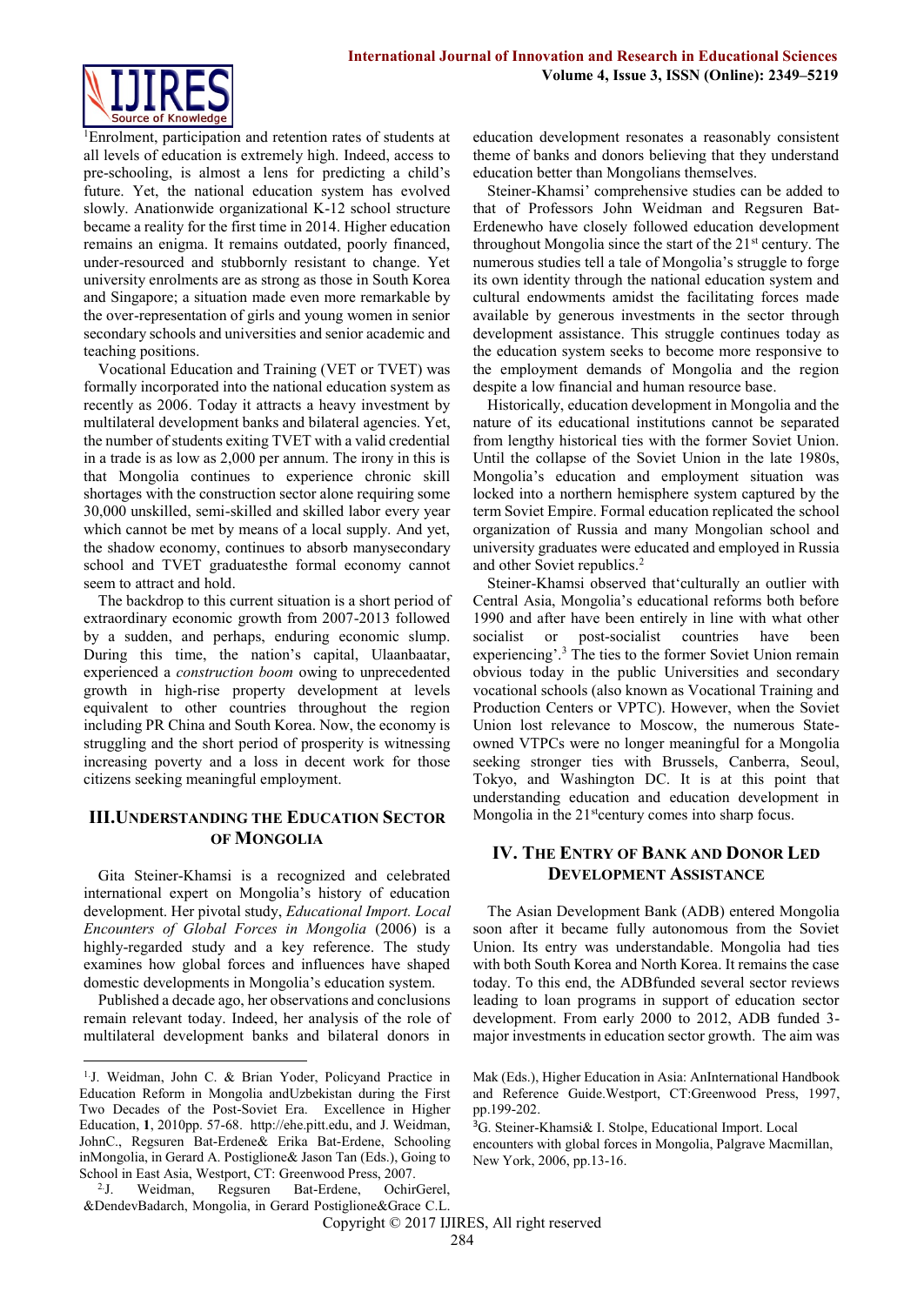

to draw on education and training as a driver of economic development rather than reflecting that development.

The literature on *processes* of educational change in developing countries earned strong currency during the 1970s when the International Bureau of Education initiated analytical studies on deliberate attempts to improve or change the educational landscape of developing countries and their low-income economies. The initiative aimed to improve the capacity of educational leaders and planners in developing countries to better plan and conducttheir own programs as a mean to solving inconsistencies between aspirations for the education development cum economic development nexus, and the actual results. 4

The focuson process over product was interesting as until then, as seems to be the case now, international investors in education weremore concerned with products (as outcomes) than improved and sustainable processes or systems. Since then, the literature on educational change, continuity, and stability, has burgeoned as increasing numbers of scholars try to figure out if education systems are precursors for change or a symptom of change or continuity.

The contribution of an education sector's stimulus on economic progress continues to invite controversy as it is often recognized that when economies expand rapidly, they need a robust education sector. But during economic crisis, or corrections, or structural re-adjustments situations, the education sector can take a back seat to accommodate a reduction in public spending on the sector. 5 Indeed, my own research on Cambodia (1990-1996) and Viet Nam (1997- 1999), at the time both transitional economies, grappled with the fact that education systems charged to lead economic recovery, are too often left behind as other imperatives, such as geo-political realignments, of which education has no place, take hold. In terms of macroeconomics, education is a micro-level domain whose influence on economic growth is seriously over-estimated.

In Mongolia, the literature on education, although not wide ranging, wrestles with change processes as the title of works by Steiner-Khamsi and Weidman often suggest. The situation in Mongolia is somewhat unique, given the level of donor involvement. With a population of just under 3 million, there has been literally a plethora of donor contributions to education development. Steiner-Khamsi observed that in relation to donor logic:

Thirty percent of all loans and grants that the Mongolian government has received have been spent on "technical assistance", that is, on international experts sent to Mongolia for short-term missions. The lack of any serious attempt to reduce dependency on these consultants is ironical given the rhetoric of national ownership, cost-

**.** 

effectiveness, program efficiency, and local capacity building among international donors …

Whereas the donor logic of the Asian Development Bank and the World Bank is finance driven, the logic of bilateral aid agencies is self-referential in a different way. The bilateral agencies ... selectively export "best practices" from their own educational systems that are supposedly missing or under-represented in Mongolia.<sup>6</sup>

The approach Steiner-Khamsi observed a decade has hardly shifted. Yet in the decade since, the economy of Mongolia has risen from a state of relative inertia to a possible Asian Tiger, only to slump back into recession. So, it is time to examine what has occurred since 2005 from an analyticaland critical perspective.

## **V. STORY AS METHOD: DESCRIBING EDUCATION DEVELOPMENT**

In relation to development economics and the role of education sector, educational research has experienced many twists and turns. For instance, when critical theory (of education) began to stretch its legs in the late 1980s and early 1990s, dependency theory, then the Trojan Horse that had entered the realm of modernization theory, world system theory and human capital theory - historically the terrain of investors and donors - was on the wane.

Beginning in early 2005, my own work in Mongolia followed the traditional pattern of a multilateral development bank's new loan program. A situational analysis of the education sector was developed drawing on a needs assessment, gap analysis and a wide range of metrics to assess sector performance over 1990-2004. This was followed by a comprehensive and detailed sector review and analysis (*Mongolia Education Sector Review*) and the preparation of a 5-year sector development strategy appraising the quality of entry, affordability, and cost (for a loan under the Third Education Development Program or TEDP). The sector review and analysis was the most comprehensive to have been developed for Mongolia and proved to be of great value to plans by the World Bank to enable Mongolia's access to the Fast Track Initiative-Catalytic Fund.

The sector analysis and design for the loan, proved to be a catalyst for several educational innovations. It argued for the full introduction of the K-12 model for school education. In 2005, many schools completed secondary education in Grade 11 whilst students in VTPC's exited at the end of Grade 9 or Grade 10. As noted, by the start of the 2014/2015 school year all secondary schools throughout

<sup>4</sup> R.G. Havelock & A.M. Huberman, Solving Educational Problems. The theory and reality of innovation in developing countries, IBE Studies and Surveys in Comparative Education, UNESCO, France, 1977, pp.118-128.

<sup>5</sup>Most economic analysis for long-term economic growth, shows a strong correlation between senior secondary education and higher education and economic development. This is particularly so when robust foreign direct investment (FDI) attracts technology and skills from abroad to promote the development of new industries

and services. Investment in education combined with imports of knowledge, management skills and technology through FDI have been the key elements of growth in PR China, Thailand, South Korea, Taiwan, and Singapore. In the case of Mongolia, robust FDI has been recent and short lived. Personal communication with Jens Claussen, May 2017.

<sup>6</sup>G. Steiner-Khamsi& I. Stolpe, Educational Import. Local encounters with global forces in Mongolia, Palgrave Macmillan, New York, 2006, pp.74-76.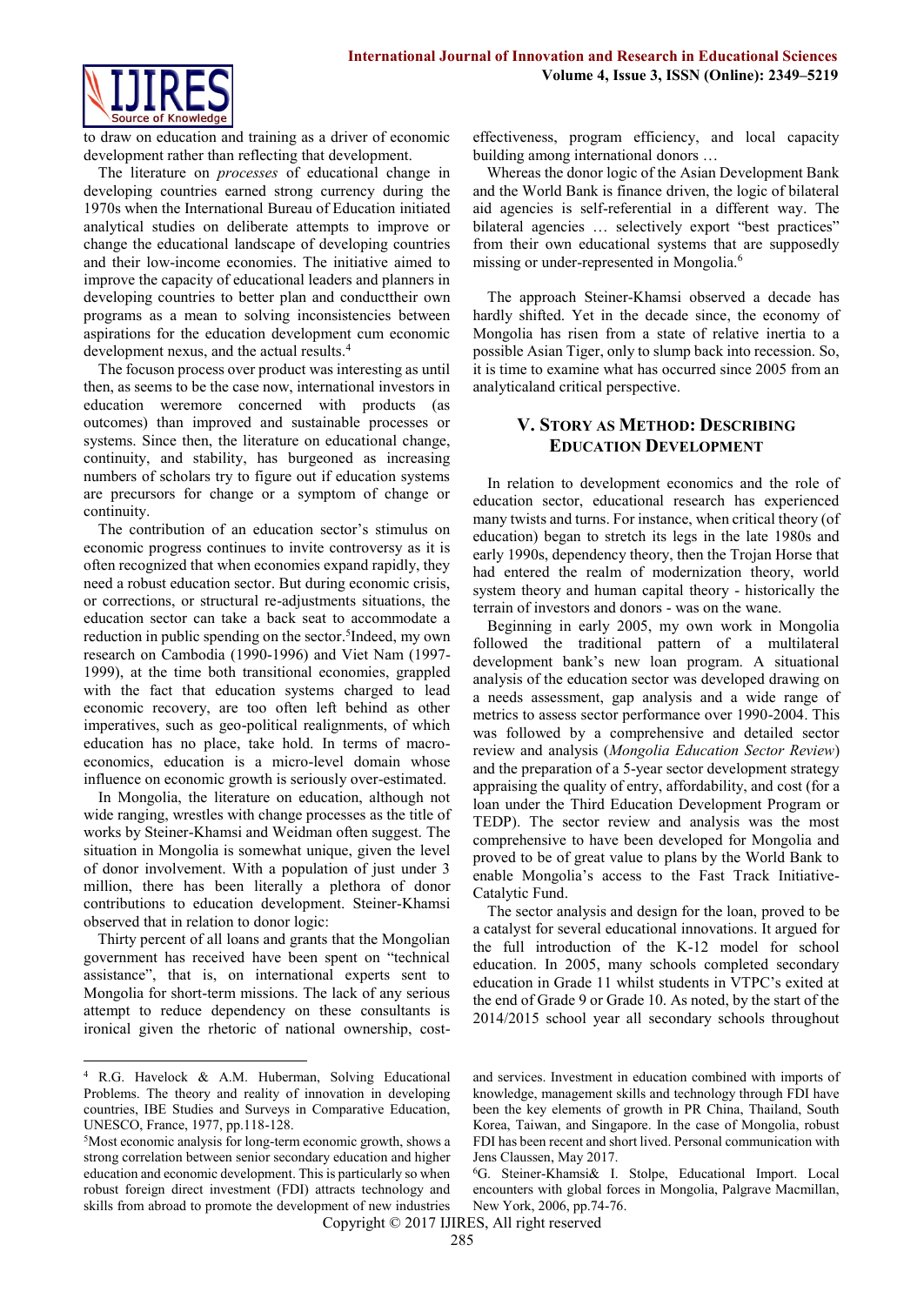

Mongolia had converted to the Grade 7-12 school organizational structure.

To accompany this change, major reforms in curriculum development were required to ensure that curriculum programs were in harmony with curricula in North Asia. This was important as many Grade 12 exit students continued higher education in South Korea and PR China. Vocational Education and Training was formalized as another approach to secondary school education. Many rural secondary schools had vocational education streams owing to policy drives in this area during the 1960s and 70s when the Soviet Union constructed new cities in Mongolia's numerous largely rural *aimag*. But at the turn of the century, many of these schools faced closure owing to an antiquated Grade 6-10 organizational structure and expensive school campuses requiring long-term student residency and school generated electricity supply.<sup>7</sup>

The TEDP saw secondary school vocational education formalized as a distinct sub-sector. This was ratified and stipulated in the project-led *Master Plan of Education Development 2006-2015*, and further consolidated in 2014 when VTPCs introduced Grade 12. For some observers, these comprehensive education reforms driven by the ADB from the mid-1990s to 2012, have seen the process of education development effectively 'captured' and 'regulated' by investment banks. This though was not the case in Mongolia as officers within the Ministry of Education viewed donor activity with a discriminating 'eye'. This involved a commitment to their own development as educational leaders and planners to plan and conduct programs with the aim of transitioning any group of imported educational processes and products to a fully operational and modern Mongolian system. This was certainly the case with secondary school vocational education.

Vocational Education and Training in Mongolia, as with most former Soviet systems, had long been housed within the Ministry of Labour. The TEDP and Master Plan enabled secondary school vocational education to be re-settled into the Ministry of Education. It was a timely move as momentum was growing nationally for the acceptance of a globally led investment in Mongolia's enormous reserve of minerals including coal, copper, uranium, and gold. Up to this time, most mining operations were held in the hands of the State and the mining interests from PR China and Russia. However, by the mid-2000s, the government was prepared to relax restrictions on mining investors from North America and Australia and other major multinational corporations with

mining operations across the globe. It was described as follows:

The OyuTolgoi Project is the largest resource development undertaking in Mongolia's history. Recognized as one of the world's largest undeveloped porphyry copper-gold deposits, OyuTolgoi (Turquoise Hill) is in Mongolia's South Gobi region, approximately 550 kilometers due south of Ulaanbaatar and 80 km north of the Mongolia-China border. An exploration program begun in 2000 discovered a chain of significant copper and gold deposits. Ivanhoe Mines and its strategic development partner Rio Tinto are in an advanced stage of planning for an open-pit mine and a large underground mine on the OyuTolgoi licenses.<sup>8</sup>

In anticipation of this development, numerous international firms had set up operations throughout Mongolia in what was planned to be the mining supply chain and value chain of services. A major supplier of heavy vehicles and equipment had already installed education and training programs from the United States to develop a pool of skilled workers and service technicians to meet the expected demand from new large-scale open cut and underground mines, in the furthest southern parts of Mongolia. The Ministry of Education, mindful of the need for new graduates suitable for the many mining trades, and aware of the limits of the national education system to meet that demand, looked towards new funding options beyond the Asian Development Bank and others, who may be sympathetic to financing TVET.

To this end, late in 2006, the government invited me to return to Ulaanbaatar to prepare a proposal for the funding of TVET. The government had been assessed by the Millennium Challenge Corporation (MCC) within the State Department of the government of the USA to be eligible for MCC funding. The Ministry of Finance of Mongolia had prepared a proposal for this but it was rejected by the MCC. Under the influence of education specialists from the World Bank, the MCC was not convinced about the merit of public spending on TVET believing that this education sector was most efficiently handled by the private sector.

The Ministry of Education in Ulaanbaatar was offended by this position so at its own expense, brought me back to prepare a second draft. Working with 4-teams working on submissions for the MCC Compact, I prepared a fully costed proposal based on a narrow-band investment. Titled the *Technical Education and Vocational Training Proposal for the Millennium Challenge Account-Mongolia*, the modest scope included:

- (i) An agreed national vocational education sector strategy and policy framework;
- (ii) Development of a National Qualifications Framework relevant to Mongolia;
- (iii) Development, writing and piloting of training modules (and units of competency);
- (iv) 6-Vocational Training Colleges rehabilitated and upgraded (operated by the Ministry of Education, Culture, and Science); and
- (v) Selected instructional laboratories modernized, reequipped and made operational.

 $\overline{a}$ 

<sup>8</sup>Gobi Region Technical and Vocational Skills, Labour and Training Survey, Millennium Challenge Account-Mongolia, RFP No: CA/MCA-M/MCC/TVET/ QCBS /CS/XX/2009.

<sup>7</sup> Ibid., pp.99-108.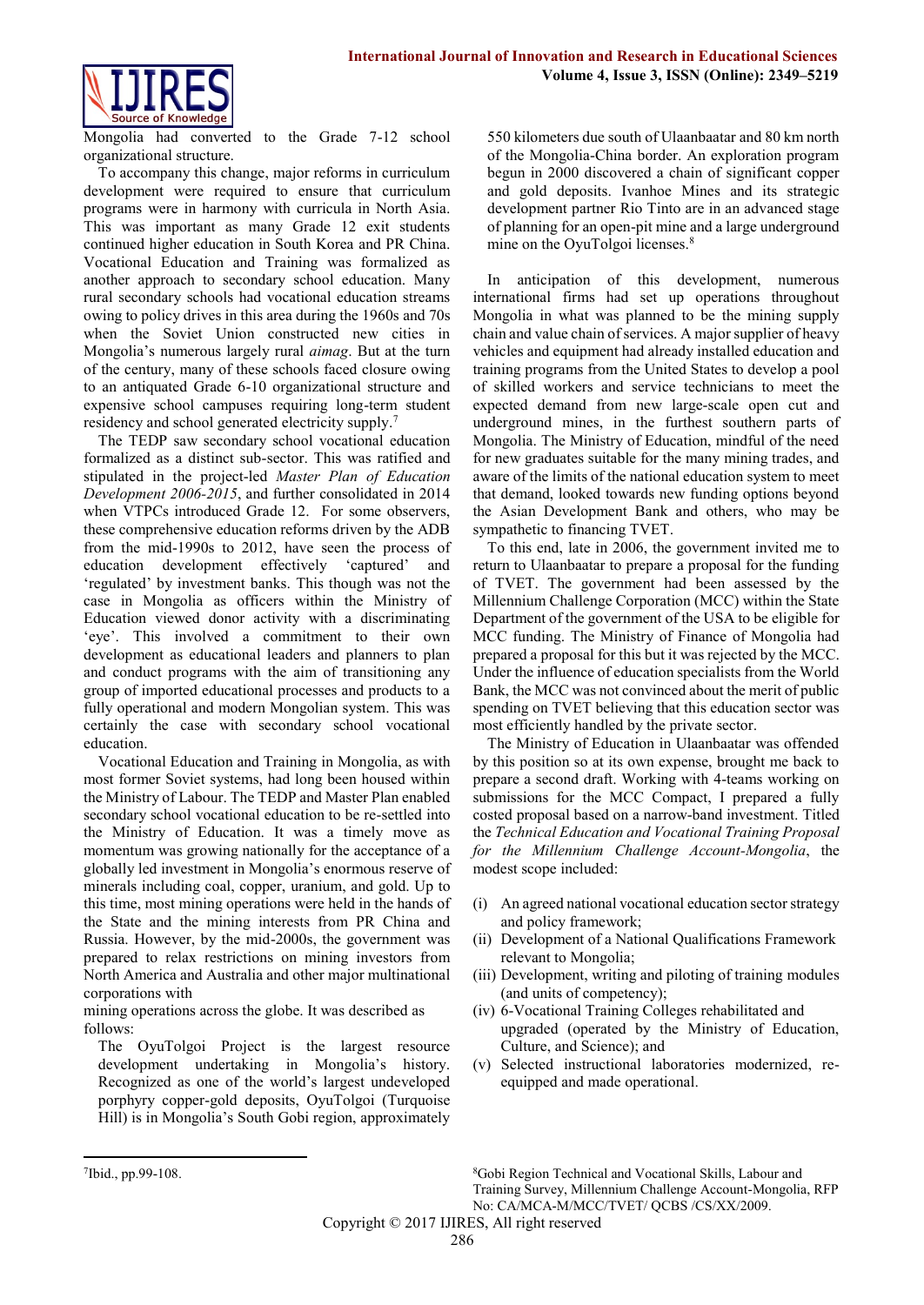

In terms of project components this translated into:

- Implementation of a legislative and regulatory environment and framework in support of TVET reform;
- Progressing policy priorities and recommendations into action including the installation of the relevant TVET instruments for training organization registration, course accreditation, standardization of courses and units of competency and assessment, moderation, and audit;
- Development of an industry-led skills training standards and curriculum;
- Development of core technology training materials including equipment for core technology training;
- Improved teacher and instructor professional development; and
- Implementation of a career guidance and student information system.

This scope was based on 3-key objectives for secondary school vocational education and training set out in the Master Plan, namelyan (a) increased enrolment in technical education and vocational training by 56%;(a) improved quality and relevance of technical education and vocational training to create supplies of human resources to ensure that labor market demands are met; and(c) renewal of management in support of technical education and vocational training.

The proposal to the MCC focused on ensuring that key actions were taken *swiftly in discrete but critical areas*. For instance, only  $8-\sqrt{TPCs^9}$  would benefit out of 65 Stateowned secondary vocational schools. This included those housing a regional training center for the in-service training of VTPC teachers. Funding aimed to (i) meet re-training imperatives of VTPC school administrators and teachers,and, (ii) put in place for the government, strategies for creating the legal and regulatory environment to support systemic and institutional reforms in support of a modern TVET system. 10

The first imperative was necessary as most teachers in VTPCs were graduates from the State University for

1

Pedagogy (now the Mongolian National University of Education). These were fully trained and qualified secondary school teachers. Most had limited exposure to industry. Accordingly, formal TVET in Grades 9-11 was largely academic and theoretical in nature. Indeed, those students who completed Grade 11 were eligible to sit university entrance examinations. Many did so and successfully entered university.<sup>11</sup>

Although the *Master Plan for Education Development 2006-2015*, which was an off-spring of the TEDP, in relation to formally ratified secondary school vocational education, the necessary institutions, instruments, and legal environment in support of this, did not exist. As I have argued elsewhere<sup>12</sup>, although investors in TVET saw ample scope for scaling up secondary vocational education and training to meet new employment demand in priority economic sectors, a formal TVET system did not exist. This led to the second imperative.

Regulations concerning the registration and licensing of TVET providers, the legislative framework to conduct reviews and audits of TVET institutions and staff (teachers, instructors, trainers) and provisions for the safety, wellbeing and support of students were absent. Certainly, the VPTC's provided basic education in vocationally oriented disciplines, but there were no formal or regulated provisions for apprenticeships and apprentice training. Nor were there school-based provisions for industry engagement. The curriculum programs underpinning trade disciples were not actually applied

training. Accordingly, the TVET proposal and the Master Plan were about:

*Developing and improving the governance of the Mongolian education system* to put in place a rational streamlined governance for the emerging vocational education sector.

*Enhancing the relevance and quality of secondary school vocational education and training* to respond to labor market need, starting with curriculum development and training products pilots focusing on selected key economic sectors such as mining, construction, and road engineering.

Vocational Education and Training. It recommended renaming it as the National Council for formal and nonformal VET. The report argued that a '*labor market oriented VET system needs the active participation of all major stakeholders. A collaboration can only function when all partners are equally involved in decisionmaking processes. It is strongly recommended that all actions of line ministries and the private sector concerning VET, should be or even have to be based on recommendations from NABVET*'.

<sup>11</sup>S. Duggan, *Pre-feasibility Study on Vocational Training, and Production Centers throughout Mongolia likely to benefit from the upgrading and modernization of learning environments*, Millennium Challenge Corporation, Ulaanbaatar, 2009, and S. Duggan, The expanding boundaries of industry-based training and online learning in Mongolia, *Journal of the IVETA*, December 2013.

<sup>12</sup>S. Duggan, The expanding boundaries of industry-based training and online learning in Mongolia, *Journal of the IVETA*, December 2013 and S. Duggan, Approaches to the quality improvement of TVET teachers in Mongolia: A lost opportunity, *TVET online*, Issue 5, 201[5 www.tvet-online.asia](http://www.tvet-online.asia/)

<sup>&</sup>lt;sup>9</sup>These were: Clangor College, Uvsaimag (western region); Technical and technological multi-step school, Choilbalsan City, Dornodaimag (eastern region); Technical School, Arvaaheer City, Uvurkhangaiaimag (Khangai region); Sainashand City VTPC, Dornogoviaimag (Gobi region); Darkhan-Urgoo School, Darkhan City; Vocational School Orkhon City (Erdenet); Nalaikh VTPC (outer district of Ulaanbaatar); and the Mongolia-Korea Vocational College, Ulaanbaatar.

<sup>10</sup>*Policy Advice and Recommendations*. *Skills training and entrepreneurship development for the unemployed and poor*, Social Security Sector Development Program, October 2004; *Technical Education and Vocational Training Subsector Report*, Third Education Development Project, July 2005; Interim *Report - Vocational Education and Training Policy Framework*, Third Education Development Project, October 2006; *Recommendations relating to a political framework for reformed vocational education and training in Mongolia*, Urban Development, Construction Sector and VET Promotion Program, GTZ, December 2006. The 2006 GTZ (now GIZ) policy study argued for revitalization of the National Advisory Board for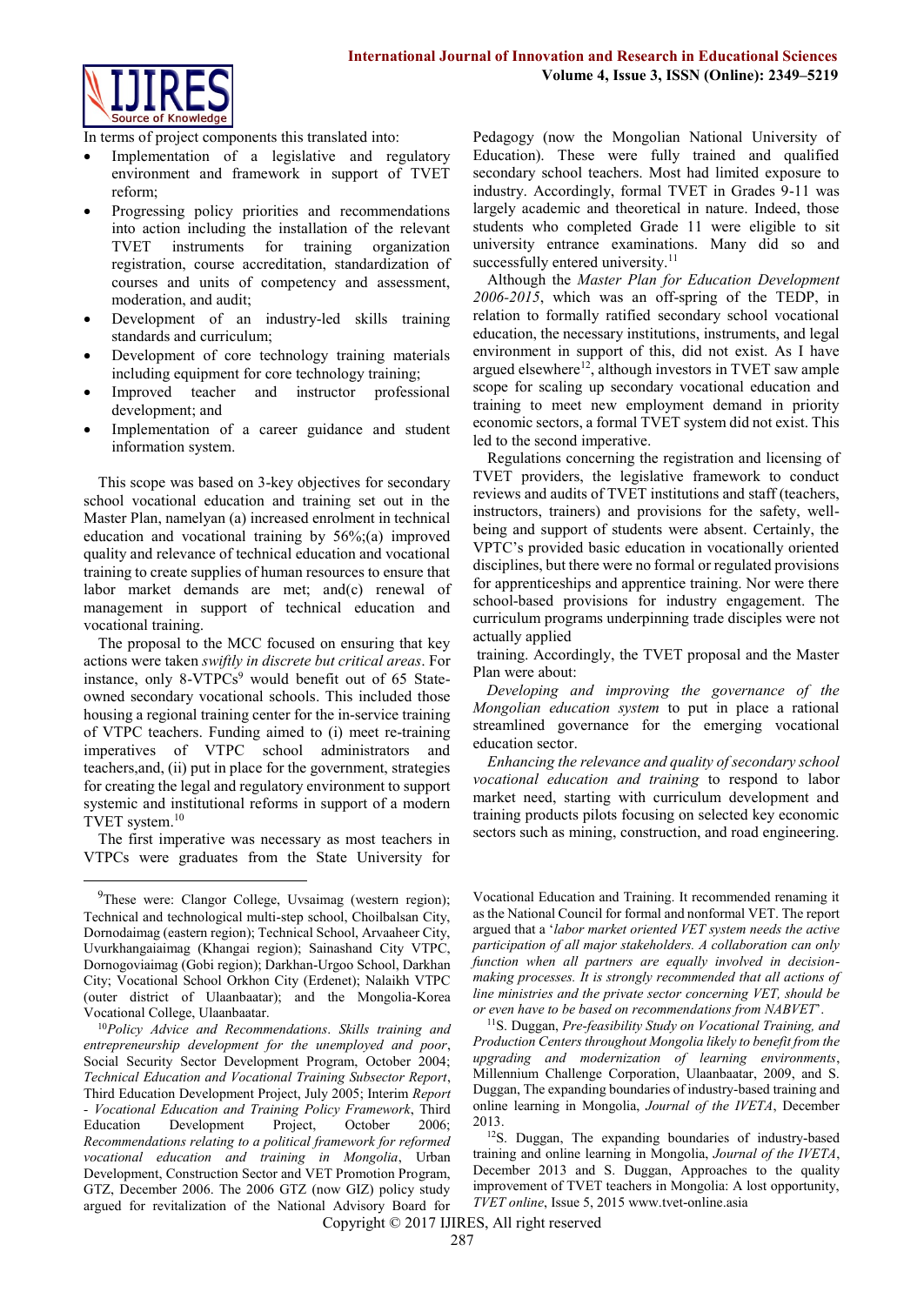

*Supporting the transition to employment* to increase the employability of Mongolian school graduates, unemployed youth, jobseekers, and workers populating Mongolia's significant shadow economy.

In 2007, secondary school vocational education was provided in the VTPCs in Grades 9 and 10. Technical training occurred in Grade 11 and ran for 18-months for the few remaining students not exiting on completion of Grade 10. This was what the VET Proposal was seeking to assist and improve.

Education is by no means an exact science. As far as social science disciplines are concerned, education sits uncomfortably among the many bodies of theory that populate the social science spectrum. Education does not have its own theory to ground thinking. It borrows liberally from other social sciences principally sociology and psychology. Accordingly, too many education specialists tend to apply education without figuring out how education is socially constructed and historically ordered. Doing TVET in a developing country as Mongolia, canhighlight how a simple investment can go astray when new imported processes, products, outlooks, and aspirations are applied without the required theoretical and practical tools relevant to that country.

The design phase of a development assistance project is about constructing a hypothesis to bridge the gap between an actual situation to a desired outcome (within 3 or 5 years). As a hypothesis, the design outlines how a national education system is finding expression and where that expression falls short of what the system requires. It is during the development and implementation period where the design is grounded.

Owing to the nature of a donor getting the design into a contractible set of components, component activity and outcomes, and because of the competitive tendering process, the original hypothesis is often compromised as both donors and companies try to figure out how a 3 or 5 year plan of action can be broken down into affordable pieces, how those pieces can be sequenced, and at what point the separate pieces will intersect to meet the expected project outcomes. By its very nature, this becomes a process and putting together a 10,000-piece jig-saw puzzle by different players who occupy a different space and time. Five years is hardly long enough for the various pieces to come together.

With the approval of the program by the MCC, the landscape altered. TVET arrived and so it seems, did a global wardrobe of new TVET fashions. Through funding from the MCC, MCA-Mongolia's TVET program was based on:

- Reforms to TVET Policy and Operational Framework Activity.
- Creation of Skills Standards and Competencies System Activity.
- Competency-Based Training System Activity and
- Career Guidance System Activity.

**.** 

This intervention demonstrates the gap between the aspiration the original design. The VET Project had a narrow focus on a few VTPCs and several hundred teachers but also, a significant effort to move secondary vocational education and training as a sub-sector in the Master Plan to the development of a stand-alone TVET system with the necessary agencies, instruments, and compliance measures to ensure the system not only grew legs, but could stretch those legs. But since the design, there had been another significant development

In early 2009, a private sector multinational investment group, Oyu Tolgoi made a significant commitment to invest heavily intothe Mongolian vocational education sector. This involved: (i) establishing world class Technical and Vocational Education and Trainingcenters, (ii) investing in improvements to existing TVET centers, and (iii) supporting efforts by the Government of Mongolia to reform and develop a world class vocational education system. The investment was set at Mongolian Tugrik168 billion. Key program activity included:

- Implementing a 5-year strategic plan to develop a skilled workforce.
- Building mining schools of excellence in Dalanzadgad and Nalaikh.
- Building a Technical Training Centre in Khanbogd and upgrading school buildings and construction ofsports halls and student dormitories of Polytechnic colleges in Darkhan-Uul and Govisumber provinces.
- Investment in upgrading and improving training equi-Pment and curriculum of vocational schools in Erdenet, Ulaanbaatar, Darkhan, and Choir, and
- Creating a scholarship program to support 200-students at Mongolian universities and 30- students in universities abroad.<sup>13</sup>

In a press release in 2010, OyuTolgoi advised that on June 2010, OyuTolgoi and the Ministry of Education, Culture and Science had signed a Memorandum of Understanding on collaboration development of the vocational education and training sector. Under the memorandum, OyuTolgoi committed to invest US\$126 million for implementation of a program focused on

The component structure of the Compact differed to the design, and so did the aspirations. In 5-years, the project was expected to almost double the enrollment of long-term students in approximately 65- training centers from the 2008 enrollment of under 20,000 studentsto more than 40,000. Enrollment in short-term training courses wasgoing to significantly increase. Further, the project aimed to improve the quality of, and to expand access to, TVET by re-training several thousand teachers and trainers already in service. In aggregate, the project expected to improve the wage and employment prospects of approximately 170,000- TVET graduates.

<sup>13</sup>Ivanhoe Mines Ltd, OyuTolgoi Project Technical Report, June 2010.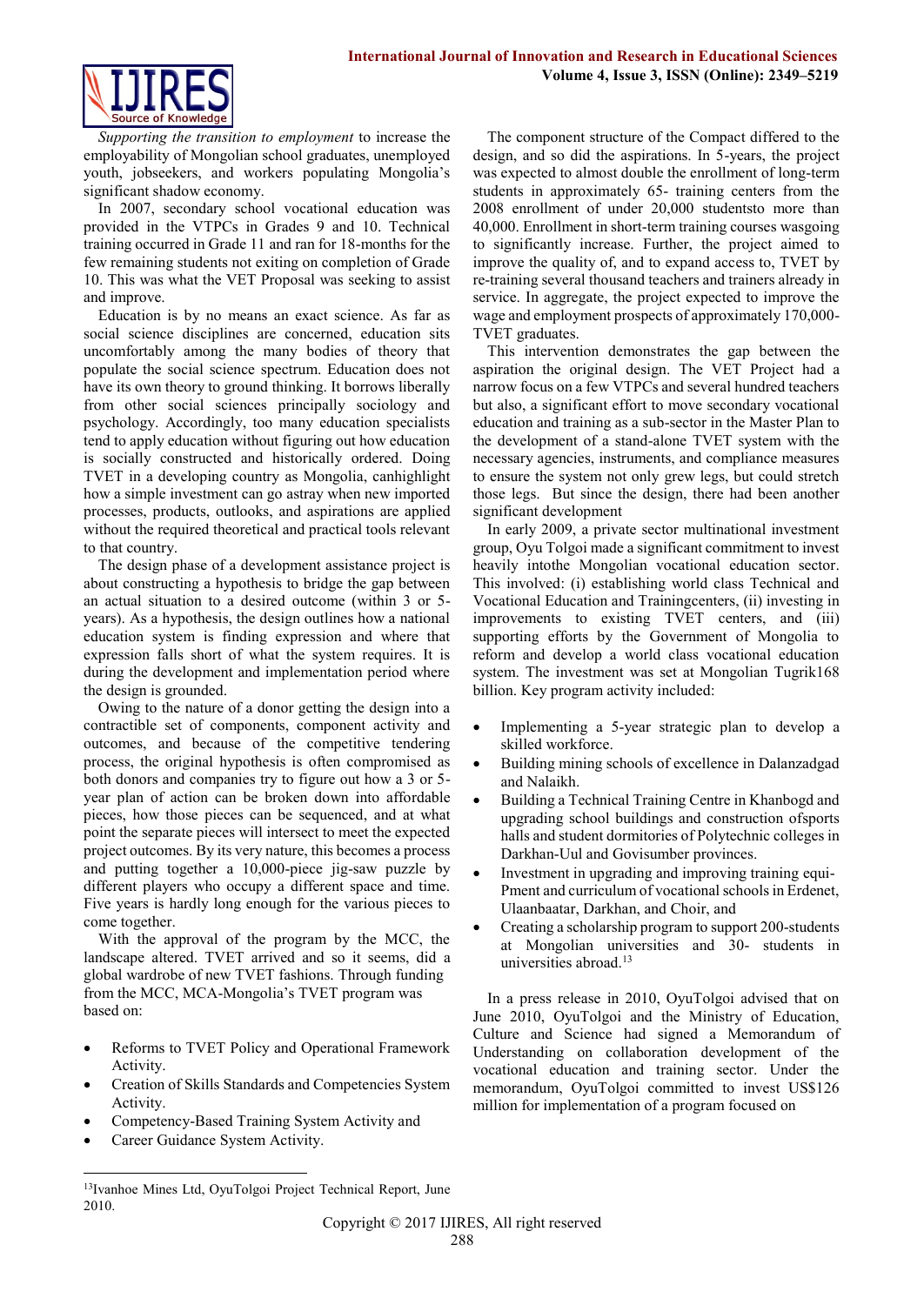

development of Mongolia's workforce and improvement of the technical and vocational education system $<sup>14</sup>$ .</sup>

With the international TVET community aware of these significant developments - the MCC and OyuTolgoi contribution to education sector development was the biggest investment in Mongolia's history - additional players aimed to be involved with this major workforce development exercise. The governments of Germany, Switzerland, Singapore, and Australia embraced the emerging situation in Mongolia. The European Union, Asian Development Bank and various international NGOs turned their attention to an investment in education that was linked to mining. With growing global skepticism that large mining exercises in Mongolia's environmentally fragile southern provinces would lead to increasing poverty at the expense of economic growth, this interest was likely to move beyond the frontier of the emerging TVET sector.

When Technical and Vocational Education and Training is condensed into a single word, TVET, it takes on the form of an old name that is still on everyone's lips that has acquired connotations far removed from the original meaning. This was certainly the case in Mongolia. TVET was a new term. Vocational Education and Technical Training were part of the existing education landscape. And so, it happened in Mongolia that as the development phase moved into implementation, it saw international experts from many donors and private sector speculators, carrying in their own luggage to describe Mongolia's TVET system and the issues, gaps, and constraints that system faced for executing successfully education reform.

*The issue here, was that there was no system*. At the time, it seemed that TVET was everyone's lips and the

connotations included a dual system well known in European education and training systems, technical and further education, Further Education and Training, vocational and technical schools, community colleges and soon. These connotations however, frequently coveredsecondary schoolvocational education with Grade 10 or its equivalent being the common entry point.

In Mongolia, most VPTC students exited after Grade 9 or 10. Few qualified as semi-skilled labor. They entered VTPCs as unskilled and exited unskilled. The few students entering Grade 11 continued their training for 1.5 years and did graduate as qualified labor but their TVET Diploma would not find a place in terms of equivalence in say the Scottish Qualifications Framework. On average, around 2,000Grade 11 students graduated annually from a Grade 9 and 10 baseline of 30,000 to 40,000.

To illustrate, under a typical apprenticeship system the training structure, including entry and exit points, consists of: (i) intermediate level apprenticeship (Level 2); (ii) advanced level apprenticeship (Level 3); and (iii) higher

**.** 

level apprenticeship (Level 4).Did this structure exist in Mongolia? Was the TVET sector close to installing this structure linked to international norms in employment classification and standards? These questions remain relevant today.

## **VI. EDUCATION SECTOR DEVELOPMENT AS AN UNFINISHED AGENDA**

The absence of a TVET system did not discourage the export of TVET into Mongolia. Various donor agencies sought to invest into TVET sector development by means of 'capturing' specific geographical areas (such as the Swiss focusing on Mongolia's western *aimag*, the Germans paying attention to the southern and central *aimag*, the Americans, where possible, the entire nation, whilst the EU saw value in investing in key TVET features such as the development of a National Vocational Qualifications Framework). As VPTCs *appeared* to be technical and vocational schools, they quickly became beneficiaries of generous grants and technical assistance.

Without heeding to the fact that key TVET instruments did not exist, the TVET vernacular was drawn upon and the VPTCs and the general secondary school teachers who staffed them, became involved with (i) competency-based training (CBT) and competency-based training systems, (ii) the piloting of Training Packages in priority sectors including mining and mine operations, food processing, trades central to construction and urban development, (iii) the use of state-of-the-art instructional technology including modern simulators for welding, heavy vehicle driving, electrical circulatory, and systems for water supply and sanitation, and (iv) many workshops, seminars and conferences on how TVET was most suited to meet with and engage with Mongolia's need to maximize the education-to-employment transition.<sup>15</sup>

Still, the international players concerned with educational export, worried about the absence of a peak national TVET agency and the necessary regulatory instruments for the registration and annual compliance audit of TVET schools and colleges. Development of a vocational qualifications framework became the domain of bitter argument over which international model of a national qualifications was most suitable: Australia, the European Commission, Australia, Germany, Australia, Scotland, Australia, or a market garden variety specific to Mongolia.

Most donors decided that secondary school teachers and university lecturers needed training as TVET trainers. These were already qualified secondary school teachers and academics often from peak national universities. Over 40- VTPCs received significant injections of funds to train students in trades that were not in demand. Several in the

<sup>&</sup>lt;sup>14</sup>[http://ot.mn/reports/;](http://ot.mn/reports/) [http://ot.mn/tvet-school-builds-and](http://ot.mn/tvet-school-builds-and-upgrades/)[upgrades/](http://ot.mn/tvet-school-builds-and-upgrades/)[;http://ot.mn/vocational-education-and-training-](http://ot.mn/vocational-education-and-training-projects/)

[projects/;](http://ot.mn/vocational-education-and-training-projects/) Austrade, Mongolian Mining Projects Report 2011, Commonwealth of Australia, Canberra, 2012,and Central Queensland Institute of TAFE, Mongolian Mining Sector Training Recommendations, 2012.

<sup>15</sup>Howard J. Shatz, Louay Constant, Francisco Perez-Arce, Eric Robinson, Robin Beckman, Haijing Huang, Peter Glick, & Bonnie Ghosh-Dastidar, Improving the Mongolian Economy and *Enhancing Opportunities for Youth*, RAND Corporation, Santa Monica California, 2015; S. Duggan, Approaches to the quality improvement of TVET teachers in Mongolia: A lost opportunity, *TVET online*, Issue 5, 201[5 www.tvet-online.asia.](http://www.tvet-online.asia/)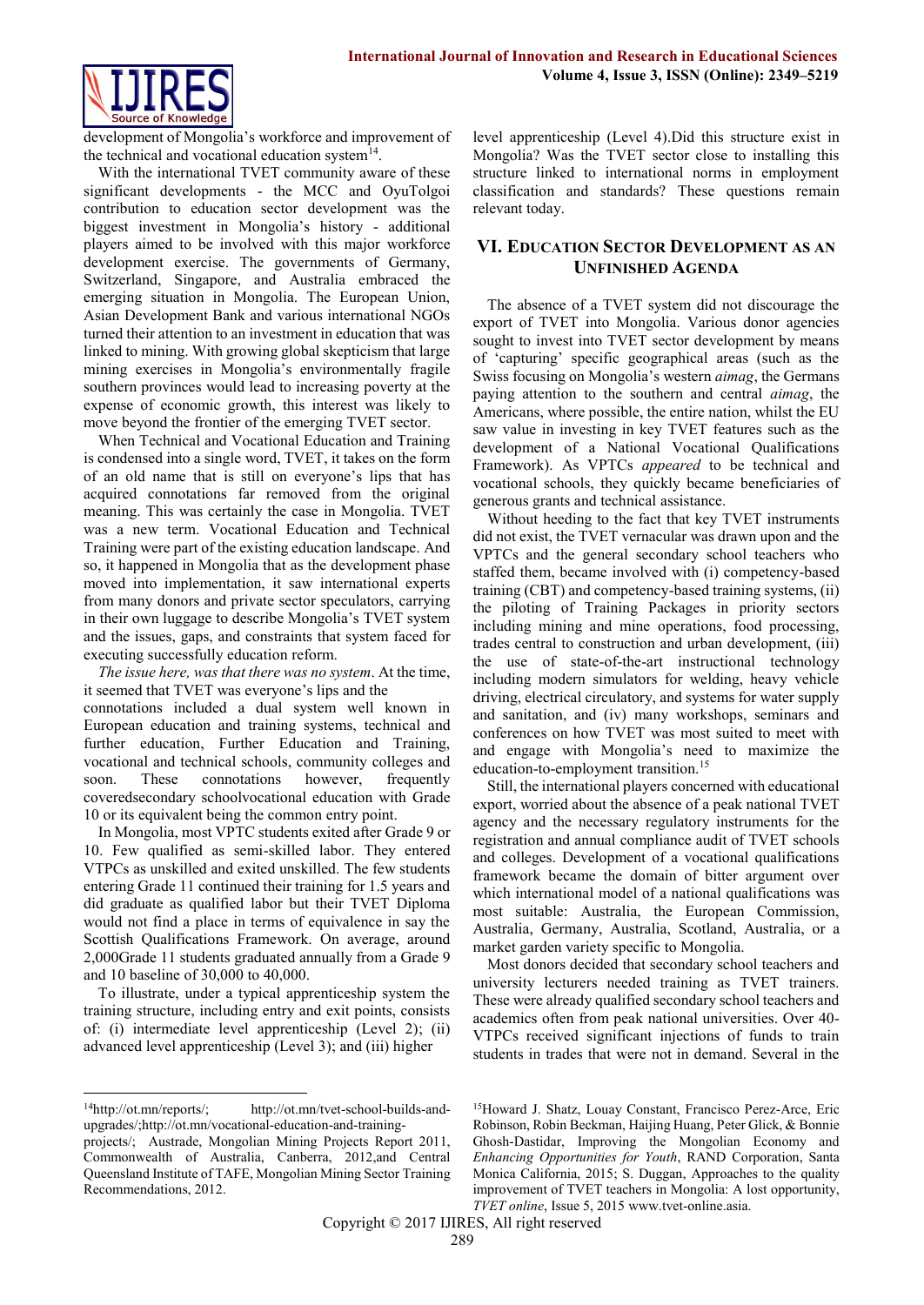

western provinces of Mongolia received very expensive equipment for courses where they had no students. Others received state-of-the-art technology that could not be operated by teachers and trainers. The major investment in equipment escaped the need to have curriculum reforms in place so that the use of equipment matched an instructional program.

During this period of donor and private sector expansion in TVET, traditional education sector partners for Mongolia were ignored. This included South Korea whose TVET system was the most logically suited to Mongolia. Other TVET players from Singapore, Italy, and Denmark, entered the TVET landscape and highlighted their niche in TVET sector development. In the meantime, the essential legislative and regulatory environment for building a TVET system, was relegated to the long-term carpark as international players busily populated the sector by means of advancing their own approach to TVET communicated by their own experts.

The TVET carried into Mongolia by outside experts was meant to be pitched at Grades 9 and 10 and involved school education. Instead, they served an*a la carte*menu more suitable for that level of vocational and technical education at Grades 11 and above. Yet, as noted, at the time, most students in the VPTC left after Grade 9 or 10.In an odd twist, the Germans, normally wary of Australian TVET, imported Australia's TAFE courses and qualifications, and recruited Australian TAFE staff. Despite this significant investment in TVET sector development was however, short-lived. The romance with global import unraveled.

In 2013, the government froze the expansion of OyuTolgoi. Within months, the mining supply chain and all accompanied training had collapsed. Proposed plans for the employment of thousands of mine workers disappeared.In June 2015, I was asked by a despairing OyuTolgoi executive, why had MCC invested deeply in so many VTPCs which OyuTolgoi tried to match? I explained that the plan was to invest in 8-VTPC only. That was all the economy could afford, and it was all that was necessary. There was no need to invest in TVET in many VTPCs which at the end of the day, were secondary schools.The maxim of investing in the manageable few rather than the unaffordable many, had been the driving principle.

When projections on TVET enrolment were conducted in mid-2014, it was recognized that the rapid expansion in VTPC enrolments was unsustainable and would begin to decline dramatically by the end of 2016 and continue to slide until 2020. The ADB recognized that Mongolia's unemployment situation had not been addressed by investments in school-based TVET. Many unskilled new entrants to the labour market each year, were not being absorbed as workers. Accordingly, the ADB spoke less of TVET and more of skills development and skills for employment.

In the meantime, the significant international interest in TVET sector development had led to serious inroads into formal senior secondary schooling and higher education. The government's expectations on a significant revenue stream from OyuTolgoi had not materialized and its own reserves had eroded owing to increased spending. The

situation moved towards a financial crisis in public expenditure resulting in the IMF entering the scene in late 2016 to engineer an economic structural adjustment program.

Predictions of ongoing 13% growth in annual GDP were seen to be wildly optimistic. The economy of Mongolia today now struggles to protect levels of economic development it enjoyed as recently as 2013. TVET has once again, become the bastard child of a national education system seeking a solid link between formal schooling and employment.

#### **VII. CONCLUSION**

Recent education development with a focus on TVET should provide an insight into the economic life of Mongolia given that TVET and the economy are meant to be tightly integrated. Indeed, in Mongolia, ideally, the robust investment in vocational education and training normally forms a base of the Mongolian socio-economic pyramid. Instead, what we have is a series of ambivalent conquests into educational innovation driven by donor geopolitical imperatives.

It is a story of serious conflicts of interest over the implementation of educational reform and the exercise of multilateral and bilateral aspirations for their own incountry and regional presence. Each contributing foreign agency has emphasized strategies and tactics available for education development that have created conditions for contributing to failure.A robust examination of education development in Mongolia since Steiner-Khamsi' watershed study should normally be clinical, precise and accurate. As I have been a participant, observer and contributor to action taking place over 2005-2015, this clinical precision is unlikely.

#### **ACKNOWLEDGMENT**

Stephen J Duggan, the Author, thanks Jens Claussen [\(www.ncg.no\)](http://www.ncg.no/) for his valuable contribution and insights into the preparation of this study.

### **REFERENCES**

- [1] Agency for TVET, *A Strategic Plan for Development of the Mongolian TVET Sector*, Millennium Challenge Account-Mongolia, Ulaanbaatar, 2012.
- [2] Austrade, *Mongolian Mining Projects Report 2011*, Commonwealth of Australia, Canberra, 2012.
- [3] Asian Development Bank, *Improving the Labour Market Through the Higher Education Reform Project in Mongolia*, Social Protection Policy Brief, Metro Manila, 2011.
- [4] L. Beck, T. Mendel, T. & J. Thindwa, *The Enabling Environment for Social Accountability in Mongolia*, Social Development Department Sustainable Development Network, The World Bank, Washington DC, 2007.
- [5] Cambridge Education, *Comprehensive Labour Market Analysis Report. Mongolia Labour Market Study in Support of the Technical and Vocational Education and Training Project*, CA/MCA-M/MCC/TVET/CS/43/2009, 2010.
- [6] Central Queensland Institute of TAFE, *Mongolian Mining Sector Training Recommendations*, 2012.
- [7] S. Duggan, S. &J. Weidman, *Mongolia Education Sector Review Study. Report prepared by the team in support of the TA No. 4487-*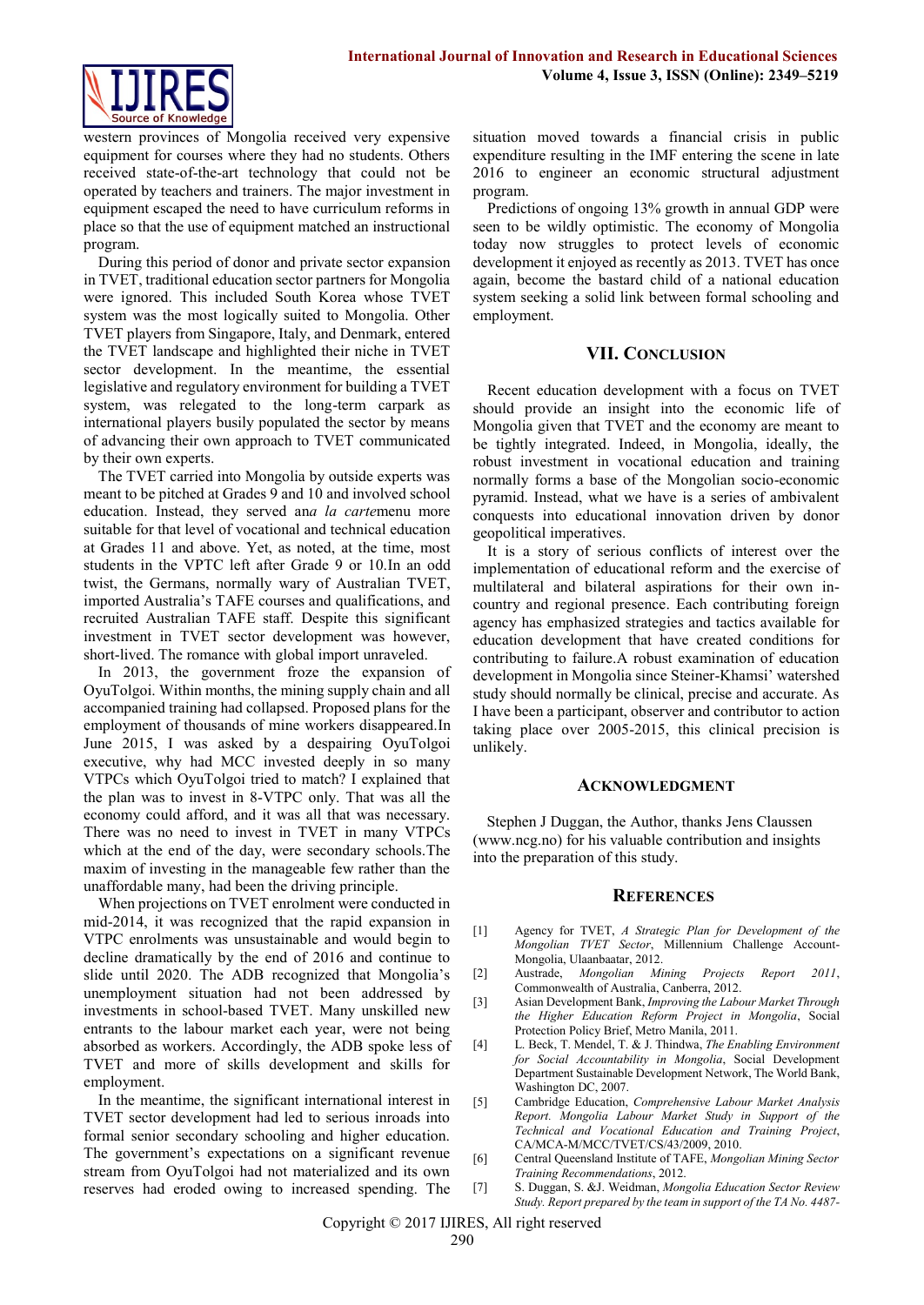

*MON. Third Education Development Project*, Asian Development Bank, Ulaanbaatar, 2005.

- [8] S. Duggan, *Technical Education and Vocational Training Proposal for the Millennium Challenge Account-Mongolia*, Ministry of Finance, Ulaanbaatar, 2007.
- [9] S. Duggan, *Review of the: (Draft) Law of Mongolia on Professional and Technical Education*, Paper prepared for the Millennium Challenge Corporation, 2008.
- [10] S. Duggan, *Pre-feasibility Study on Vocational Training and Production Centers throughout Mongolia likely to benefit from the upgrading and modernization of learning environments*, (Internal Report), Millennium Challenge Corporation, Ulaanbaatar, 2009.
- [11] S. Duggan, *Capacity Development Plan for the Ministry of Roads and Transportation and Ulaanbaatar Department of Roads*, VicRoads, VicRoads Position Paper, Melbourne, December 2012.
- [12] S. Duggan, The expanding boundaries of industry-based training and online learning in Mongolia, *Journal of the IVETA*, December 2013.
- [13] S. Duggan, *Education and Training Options for Road Sector Capacity Development*, VicRoads, VicRoads Position Paper, Melbourne, July 2014.
- [14] S. Duggan, Human Resource Development Challenges in Rapidly Expanding Economies: education and training options in Mongolia, Journal *of Human Resource Management*, 7:4,2014.
- [15] S. Duggan, *Guidance Note for Career Guidance and Counselling for Higher Education Institutions in Mongolia: Higher Education Responsiveness to the Labour Market*, Technical Assistance Advisory Services. ADB Loan 2766-MON, Independent Research Institute of Mongolia, Ulaanbaatar, 2015.
- [16] S. Duggan, Approaches to the quality improvement of TVET teachers in Mongolia: A lost opportunity, *VET online*, Issue 5, 201[5www.tvet-online.asia.](http://www.tvet-online.asia/)
- [17] Federal Department of Foreign Affairs and Swiss Agency for Development and Cooperation Regional Cooperation, East Asia Division, *Vocational Education, and Training in the Western Region of Mongolia*, 2011.
- [18] GIZ, *Down to earth: A practitioners' guideline to work with business and industry in TVET. A guideline for GIZ staff to strengthen the involvement of business and industry in technical and vocational education and training in Asia*, GIZ Sector Network Assets for Asia, 2016.
- [19] Government of Mongolia, Master Plan to Develop Education of Mongolia, Ulaanbaatar, 2006.
- [20] Government of Mongolia, *Law of Mongolia on Vocational Education and Training*, Government House, Ulaanbaatar City, 13 February 2009.
- [21] R.G. Havelock & A.M. Huberman,*Solving Educational Problems. The theory and reality of innovation in developing countries*, IBE Studies and Surveys in Comparative Education, UNESCO, France, 1977.
- [22] Holmesglen Institute,*Project Plan & Work Plan for a 12 Month Twinning Arrangement between The Technical & Technological College (Ulaanbaatar) and Holmesglen Institute of TAFE (Australia)*, 2011.
- [23] Howard J. Shatz, Louay Constant, Francisco Perez-Arce, Eric Robinson, Robin Beckman, Haijing Huang, Peter Glick, & Bonnie Ghosh-Dastidar,*Improving the Mongolian Economy and Enhancing Opportunities for Youth*, RAND Corporation, Santa Monica California, 2015.
- [24] Independent Research Institute Mongolia, *Higher Education Responsiveness to the Labour Market, Higher Education Reform Program. Loan 2766-MON*, Asian Development Bank, Ulaanbaatar, 2016.
- [25] Ivanhoe Mines Ltd,*OyuTolgoi Project Technical Report*, June 2010.
- [26] S. Meyanathan, *Technical and Vocational Education and Training Financing in Mongolia*, Ministry of Labour and European Union, Ulaanbaatar, 2016.
- [27] Millennium Challenge Account-Mongolia,*Terms of Reference for Implementation of Competency-Based Training (CBT)System in Mongolia - TVET Teachers and Administrators Professional Development*, 2009.
- [28] Millennium Challenge Corporation,*Millennium Challenge Compact between the United States of American acting through*

*the Millennium Challenge Corporation and the Government of Mongolia*, Washington DC, 2008.

- [29] Ministry of Education, Culture, and Science, *Proposal for the EXPANSION of the Technical and Vocational Education and Training Project financed by the Millennium Challenge Corporation, United States of America*, Ulaanbaatar, 2009.
- [30] MMCG LLC, *Report on the TVET Administrative Survey*, Millennium Challenge Account-Mongolia, 2011.
- [31] Project Implementation Unit, *Vocational Education and Training Project. Result statement*, Millennium Challenge Account-Mongolia, Ulaanbaatar, 2012.
- [32] G. Steiner-Khamsi & I. Stolpe, *Educational Import. Local encounters with global forces in Mongolia*, Palgrave Macmillan, New York, 2006.
- [33] Sustainability East Asia, *Gobi Region Technical and Vocational Skills, Labour and Training Survey. Deliverable 5: Final Report*, CA/MCA‐ M/MCC/TVET/CS/039A/2009, 2010.
- [34] C. Tungalag, *Reorienting TVET Policy Towards Education for Sustainable Development*, Vocational Education and Training Methodology Center, Ministry of Education, Culture and Science, Ulaanbaatar, 2009.
- [35] C. Tungalag, *TVET Studies*, Vocational Education Training Partnership, Ulaanbaatar, 2015.
- [36] A Tyrrell, *College Reform. A discussion paper on reforms to the Mongolian Government TVET college model*, Agency for TVET, Millennium Challenge Account-Mongolia, Ulaanbaatar, 2011.
- [37] J. Weidman, Diversifying Finance of Higher Education Systems in the Third World: The Cases of Kenya and Mongolia. *EducationPolicy Analysis Archives*, **3**(5), 1995. <http://epaa.asu.edu/epaa/v3n5.html>
- [38] J. Weidman, Developing the Mongolia Education Sector Strategy 2000-2005: Reflections ofa Consultant for the Asian Development Bank. *Current Issues in Comparative Education*, **3** (2), 200[1.http://www.tc.edu/cice/Issues/03.02/03\\_02.html](http://www.tc.edu/cice/Issues/03.02/03_02.html)
- [39] J. Weidman, *Final Report for Fact-finding Mission*, Asian Development Bank Contract No.A175571, RSC-C91075 (MON): Strengthening Higher and Vocational Education, 2009.
- [40] J. Weidman, *Capability Supply Landscape Study - Mongolia. Report I: Assessment of Current and Future Mongolian Education System Capacity for Labour Force Supply in Mongolia*, Commissioned by: Oyu Tolgoi, Ulaanbaatar, American University of Mongolia, 2012.
- [41] J. Weidman, John C. &Brian Yoder, Policy and Practice in Education Reform in Mongolia and Uzbekistan during the First Two Decades of the Post-Soviet Era. *Excellence in Higher Education,* **1**, 2010, pp. 57-6[8.http://ehe.pitt.edu](http://ehe.pitt.edu/)
- [42] J. Weidman, John C., Regsuren Bat-Erdene& Erika Bat-Erdene, Schooling in Mongolia, in Gerard A. Postiglione & Jason Tan (Eds.), *Going to School in East Asia*, Westport, CT: Greenwood Press, 2007.
- [43] J. Weidman, &Regsuren Bat-Erdene, Higher Education and the State in Mongolia:Dilemmas of Democratic Transition, in D.Chapman& A. Austin (Eds.), *Higher Education in the Developing World: Changing Contexts and Institutional Responses*. Westport, CT: Greenwood Press, 2002.
- [44] J. Weidman, John C. & Regsuren Bat-Erdene, Mongolia, in Rebecca Marlow-Ferguson& Chris Lopez (Eds.), *World Education Encyclopedia*, 2nd Edition. Detroit, MI: Gale Group, 2001.
- [45] J. Weidman, & John L. Yeager, Mongolian Higher Education in Transition. *International Higher Education,* No. 15, 1999.
- [46] J. Weidman, Regsuren Bat-Erdene, John L.Yeager, Javzan Sukhbaatar, Tsendjav Jargalmaa & Suren Davaa, Mongolian Higher Education in Transition: Planning and Responding Under Conditions of Rapid Change. *Tertium Comparationis,* **4** (2), 1998.
- [47] J. Weidman, Regsuren Bat-Erdene, Ochir Gerel, & Dendev Badarch, Mongolia, in Gerard Postiglione & Grace C.L. Mak (Eds.), *Higher Education in Asia: An International Handbook and Reference Guide.* Westport, CT: Greenwood Press, 1997.
- [48] World Bank, Mongolia Budget Note Series. *Highlights of the 2013 Budget and the Fiscal Outlook*, Poverty Reduction and Economic Management Sector Unit, East Asia and Pacific Region, Washington DC, 2012.
- [49] World Bank, *Mongolia Policy Note. Tertiary Education in Mongolia: Meeting the Challenges of the Global Economy,*